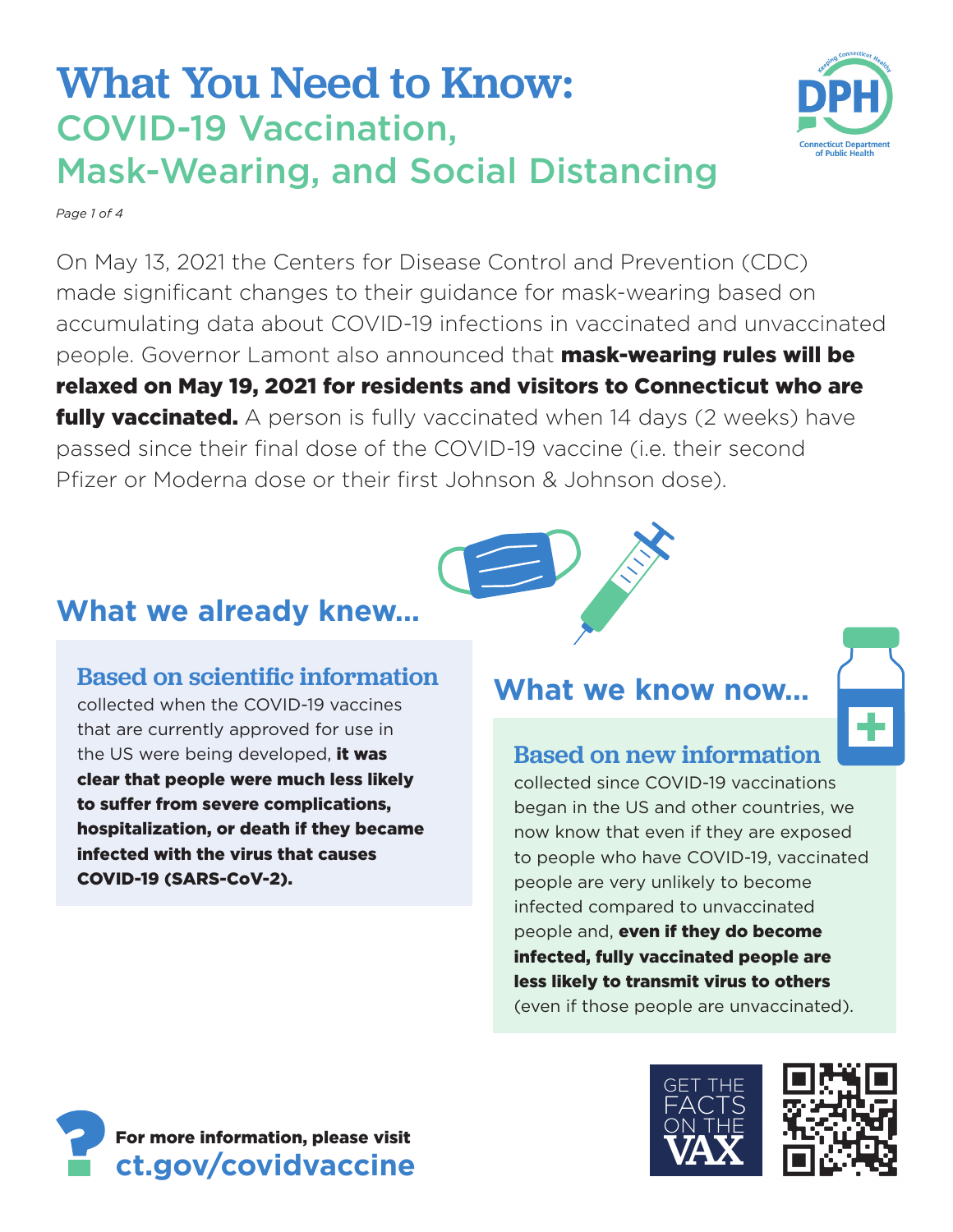- All People (vaccinated or unvaccinated) • Need to wear a mask when they are inside a school building (pre-K-12) or childcare facility. THIS IS BECAUSE:
	- Need to wear a mask when they are inside a healthcare facility (including doctors' offices, hospitals, emergency care settings, settings that provide physical/occupational therapy, and other patient care settings).
	- Need to wear a mask when they are inside an assisted living facility, a correctional facility, or other congregate living setting (such as group homes and residential care homes, homeless and other shelters). Nursing homes must follow CMS requirements for mask use.
	- Need to wear a mask when they are at a transportation hub, such as an airport, bus or train station, or riding public or privately-hired transportation, such as a train, bus, airplane, or ride-sharing services (such as Uber, Lyft, taxi).

#### do so in a public or private establishment, • Need to wear a mask if they are asked to if required by their employer in their workplace, or when organizers require masks at any event.

- These settings may be more likely to have people there who are not able to be vaccinated due to young age or a health condition.
- These settings may be more likely to have people there who are at a **higher** risk for severe complications if they become infected.
- These settings may make it more difficult for people to keep their distance and may include unvaccinated and infected people.
- The owner's or operator's preference may be to exercise caution in protecting health without needing to keep people appropriately distanced or needing to determine whether or not a person is vaccinated.

# What You Need to Know: COVID-19 Vaccination,

# Mask-Wearing, and Social Distancing

*Page 2 of 4* 

# **What it means for Adults and Children...**

For more information, please visit **[ct.gov/covidvaccine](https://ct.gov/covidvaccine)** 







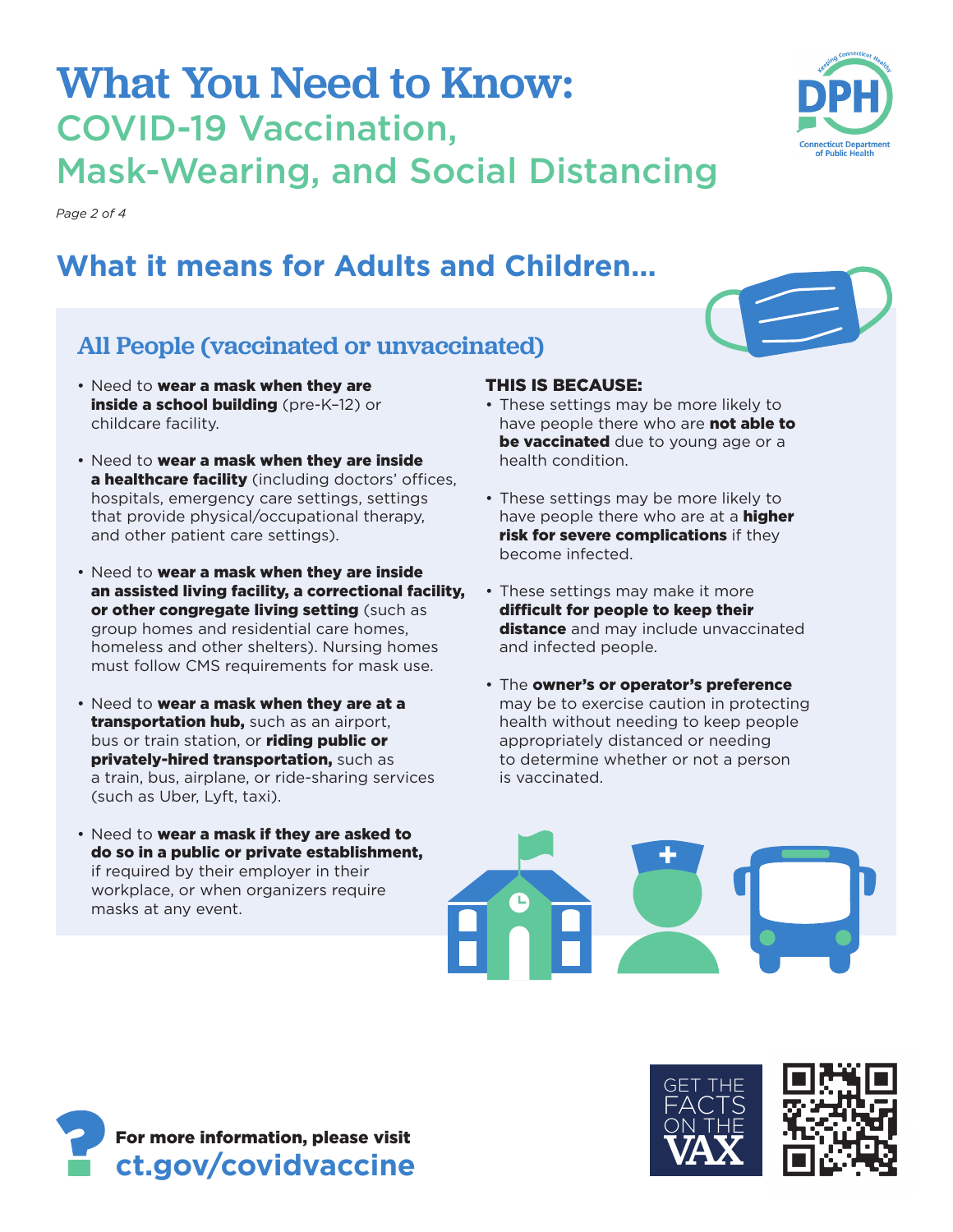# What You Need to Know: COVID-19 Vaccination, Mask-Wearing, and Social Distancing

*Page 3 of 4* 

# **What it means for Adults and Children...**

### If Vaccinated…

- Can feel comfortable with **no mask or social** distancing both indoors and outdoors.
- **Do not need to quarantine** from work, school, or away from other people if they are exposed to someone with COVID-19 and do not have any symptoms themselves.
- **Do not need to get tested routinely** (e.g., as part of their work), before or after travel, or when they are exposed to someone with COVID-19 and do not have any symptoms themselves.

#### THIS IS BECAUSE:

- Even if they are exposed to someone with COVID-19, they are very unlikely to get infected.
- Even if they get infected, they are very unlikely to get sick or have serious disease.
- Even if they get infected, they are less likely to infect someone else.

### If Unvaccinated…

- Are required to wear a mask indoors.
- Should continue to wear a mask outdoors when they are in a crowd, at a large event, or in a public place where keeping their distance from others is difficult.
- Should continue to quarantine from work, school, and away from other people if they are exposed to someone with COVID-19.
- Should continue to get tested when they are exposed to someone with COVID-19, before and after they travel, and if they are part of a screening testing program (e.g. as part of their work).

#### THIS IS BECAUSE:

- If they are exposed to someone with COVID-19, they are at risk of getting infected.
- If they become infected, they can suffer from severe disease and possibly be hospitalized.
- If they become infected, they can transmit the virus to other people.
- If they become infected, they can **pose a** serious risk to other individuals who are not yet vaccinated or cannot get vaccinated.